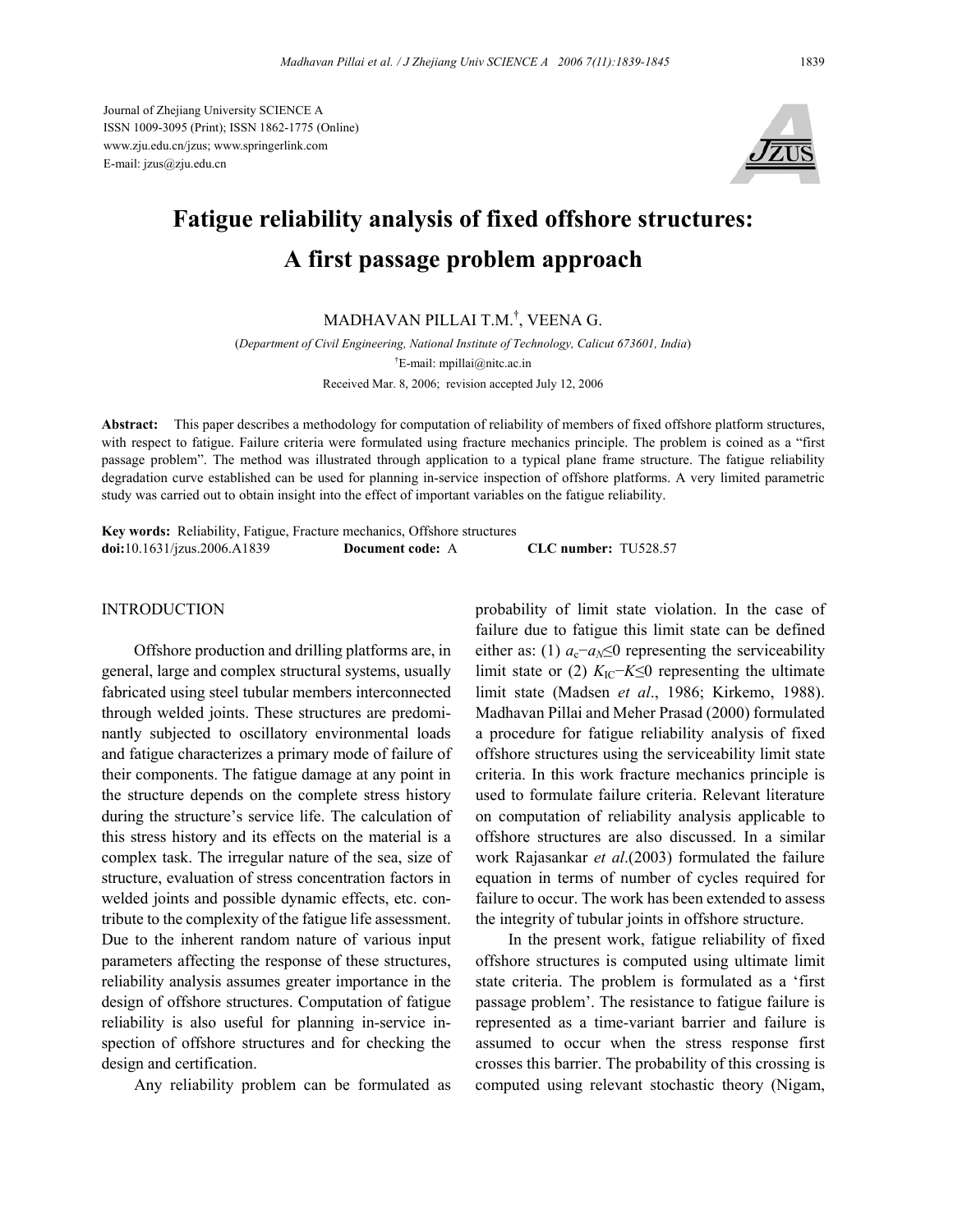1983).

The stress response in offshore structures is a wide band random process, although it can also be modelled as a stationary, narrow band Gaussian process, after applying suitable wide band correction factors (Wirsching and Light, 1980). For a narrow band stress process, the stress ranges follow Rayleigh distribution (Lin, 1976; Nigam, 1983). The long term fatigue stress process in an offshore structure is non-stationary but is modelled as a sequence of several discrete stationary processes. The wave load due to storms acting on the structure during its entire service life is divided into a set of stationary sea states each being described by wave spectra. The probability of occurrence of each sea state is available from sea scatter diagram and is used to account for the long term distribution (Vughts and Kinra, 1976; Chakrabarti, 1987). The statistical properties of structural response due to each sea state is weighed according to its occurrence probability, to account for long term distribution of sea states for the total life of the structure. Finally, an example problem is solved to demonstrate the procedure. Sensitivity of a few important parameters on the reliability is also highlighted through parametric study.

The three major aspects involved in the reliability analysis of offshore jacket structures, namely structural modelling, hydrodynamic force modelling, and uncertainty modelling are briefly presented in the subsequent sections.

# STRUCTURAL MODELLING

As the reliability analysis involves repetition of structural analysis using different sea states, the simplified structural model and analysis suggested by Madhavan Pillai and Meher Prasad (2000) is used in the present work.

## HYDRODYNAMIC FORCE MODELLING

# **Sea state model**

The sea state is represented by directional wave spectrum given by:

$$
S_{\eta}(\omega,\theta) = S_{\eta}(\omega) D(\omega,\theta), \tag{1}
$$

where  $D(\omega,\theta)$  is a spreading function to account for wave energy being continuously distributed both with respect to frequency  $\omega$  and direction  $\theta$ , with  $S_n(\omega)$ being unidirectional wave spectrum. In the present work Pierson-Moskowitz (P-M) spectrum and cosine power spreading function (Sarpkaya and Isaacson, 1981) are used to represent a fully developed wind generated sea state.

The P-M spectrum is given by:

$$
S_{\eta}(\omega) = \pi^3 \left(\frac{2H_s}{T_z^2}\right)^2 \frac{1}{\omega^5} \exp\left[-\pi^3 \left(\frac{2}{T_z\omega}\right)^4\right], \ 0 < \omega < \infty,
$$
\n(2)

where  $H_s$  is the significant wave height and  $T_z$  is the mean zero crossing period.

The surface displacement and wave kinematics are generated from the directional wave spectrum of Eq.(1) using linear Airy's wave theory and simulation (Borgman, 1969). In order to account for the variation of water level near the surface, the still water level is stretched up to the instantaneous sea surface using Wheeler (1969)'s stretching approach.

#### **Wave force model**

For the type of structure considered, the member dimensions being small compared to wavelengths, the presence of structure does not alter the wave field. Hence Morison's equation is adequate for the computation of wave force. Considering the current velocity, the wave force is given by

$$
p_{\rm h} = C_{\rm m}\rho V_{\rm p}\ddot{v} + \frac{1}{2}C_{\rm d}\rho A_{\rm p}(\dot{v} + \dot{v}_{\rm c})|\dot{v} + \dot{v}_{\rm c}|,\qquad(3)
$$

where  $C_m$  is inertia coefficient,  $C_d$  is drag coefficient,  $\rho$  is density of water,  $V_p$  and  $A_p$  are volume and projected area of member respectively,  $\dot{v}$  and  $\ddot{v}$  are water particle velocity and acceleration respectively and  $\dot{v}_c$  is current velocity.

# UNCERTAINTY MODELLING

The limit state equation is formulated using fracture mechanics principle as it gives a more fundamental view of fatigue crack growth than empirical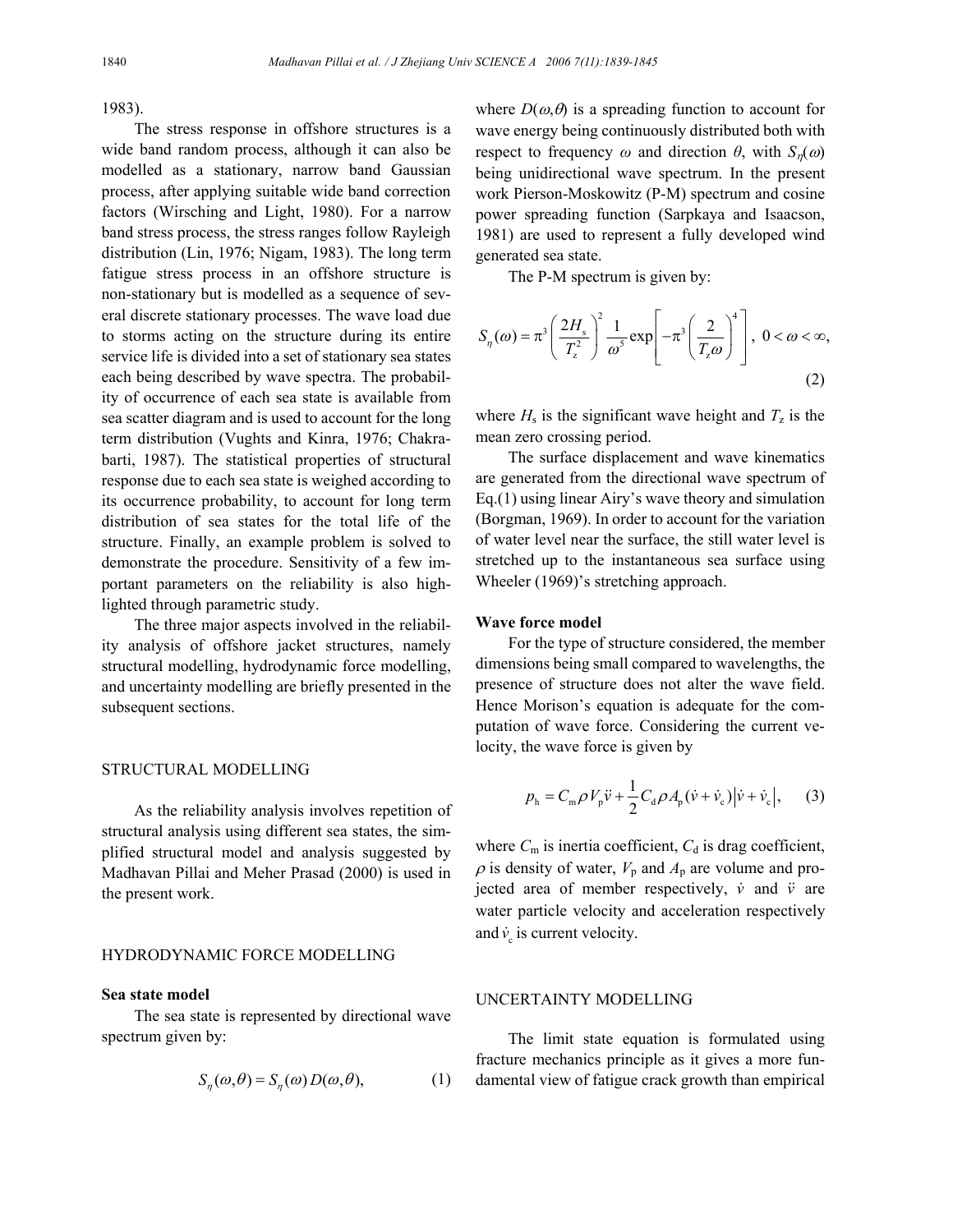Palmgren-Miner rule (S-N curve) approach. Flaws or cracks are inherent in any components owing to the manufacturing or fabrication process. The magnitude of stress at the crack tip region depends on stress intensity factor and geometry of crack. They are related as follows:

$$
\Delta K = Y S \sqrt{\pi a},\tag{4}
$$

where ∆*K* is the stress intensity factor range, *S* is the nominal stress range, *a* is crack size and *Y* is a geometry function.

The stress intensity factor range ∆*K* is related to the rate of crack growth per load cycle, using Paris-Ergodan equation:

$$
\frac{\mathrm{d}a}{\mathrm{d}N} = C(\Delta K)^m, \, \Delta K > 0,\tag{5}
$$

where *C* and *m* are material constants.

Failure is assumed to occur when the stress intensity factor *K*, at the leading edge of the crack exceeds the fracture toughness  $K_{\text{IC}}$  of the material. i.e. the failure function is

$$
M = K_{\rm IC} - K = K_{\rm IC} - YS\sqrt{\pi a},\tag{6}
$$

or failure occurs if

$$
S > \frac{K_{\rm IC}}{Y\sqrt{\pi a}},\tag{7}
$$

where  $S=S(t)$ , the stress at time *t* is the far-field stress.

Thus time varying threshold or barrier can be written as:

$$
\xi(t) = \frac{K_{\rm IC}}{Y \sqrt{\pi a(t)}},\tag{8}
$$

where  $a(t)$  is the crack size at time *t*. This is illustrated in Fig.1.

Failure occurs during the time period [0,*T*] if the stress process  $S(t)$  crosses the time varying (Eq.8) in the time interval  $[0, T]$  where *T* can be the service life of the structure.

Combining Eqs.(4) and (5) and using the simplest



**Fig.1 Failure under variable amplitude loading as a first-passage problem** 

non-interaction models,

$$
\int_{a_0}^{a_N} \frac{\mathrm{d}x}{Y^m (\sqrt{\pi x})^m} = C \sum_{i=1}^N S_i^m, \tag{9}
$$

where  $S_i$  is the stress range in the *i*th sea state,  $a_0$  is initial crack size and  $a_N$  is crack size after *N* stress cycles.

Accounting for long term stress process, Eq.(9) becomes:

$$
\int_{a_0}^{a_c} \frac{\mathrm{d}x}{Y^m (\sqrt{\pi x})^m} = C f_{0i} T q_i E[S_i^m], \tag{10}
$$

where  $f_{0i}$  is zero up-crossing frequency of the stress process, given by  $\sqrt{m_{2}/m_{0i}}$ ,  $m_{0i}$ ,  $m_{2i}$  being the zeroth and second order moments of the stress spectrum in the *i*th sea state and  $q_i$  is a factor accounting for the fraction of time occupied in the *i*th sea state, given by  $\gamma_i/T_s$ ,  $\gamma_i$  being the probability of occurrence of the *i*th sea state and  $T_s$  is the storm duration (taken as 3 h),  $a_c$ is critical crack size after *N* stress cycles and *E*[⋅] is expectation operator.

For Rayleigh distribution with  $E[S_i^m]$  being given as:

$$
E[S_i^m] = (2\sqrt{2})^m \sigma_i^m \Gamma\left(1 + \frac{m}{2}\right),\tag{11}
$$

where  $\Gamma(\cdot)$  is the Gamma function and  $\sigma_i$  is the RMS value of stress process in the *i*th sea state which is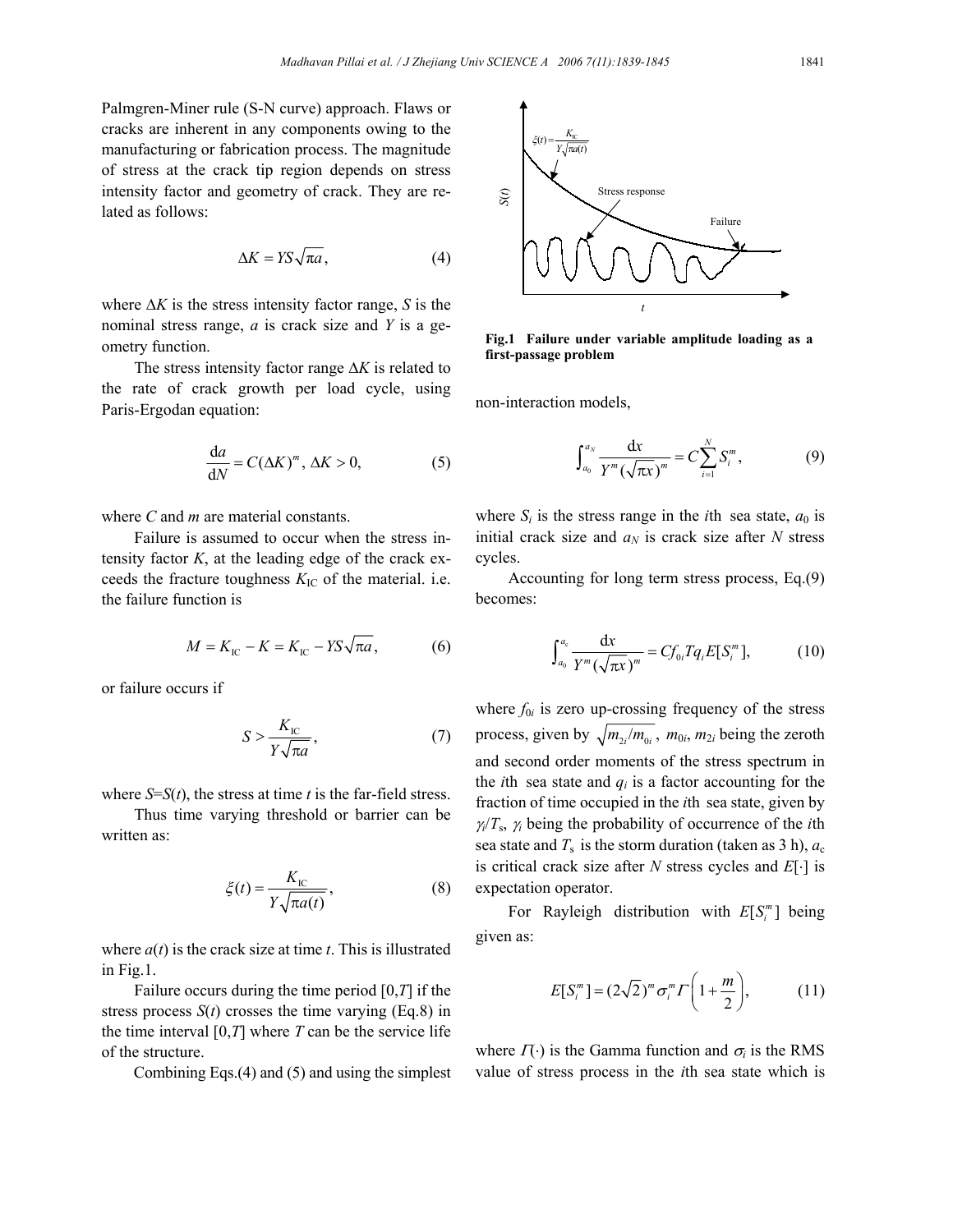calculated as  $\sigma_i = \sqrt{m_{0i}}$ .

Integrating Eq.(10), substituting Eq.(11) for  $E[S_i^m]$  and applying Wirsching's wide band correction factor λ*i* and stress concentration factor *SCF*:

$$
a(t) = \left[a_0^{\frac{2-m}{2}} + \frac{2-m}{2} C \pi^{\frac{m}{2}} T Y^m q_i f_{0i} (2\sqrt{2})^m \right]
$$
  

$$
\sigma_i^m \Gamma\left(1 + \frac{m}{2}\right) \lambda_i (SCF)^m \right]^{\frac{2}{2-m}}.
$$
 (12)

Substituting Eq.(12) for  $a(t)$  in Eq.(8), the time varying barrier is given by:

$$
\xi(t) = \frac{K_{\rm IC}}{Y(a)\sqrt{\pi}} \left[ a_0^{\frac{2-m}{2}} + \frac{2-m}{2} C \pi^{\frac{m}{2}} T Y^m q_i f_{0i} (2\sqrt{2})^m \right. \\
\left. \cdot \sigma_i^m \Gamma \left( 1 + \frac{m}{2} \right) \lambda_i (SCF)^m \right]_{n=2}^{\frac{1}{m-2}}.
$$
\n(13)

Eq.(13) gives the expression for the strength characteristic curve.

The steps involved in the computation of reliability are given below:

Step 1: For a given service life  $t=T$ , find  $\alpha = \xi(t)$ , the value of the time varying threshold, using Eq.(13).

Step 2: Find 
$$
v = \frac{1}{2\pi} \frac{\sigma_{\dot{x}}}{\sigma_{x}} \exp\left(-\frac{\alpha^2}{2\sigma_{x}^2}\right)
$$
, where  $\sigma_{x}$ 

and  $\sigma$ <sub>*i*</sub> are obtained from the spectral analysis of the stress process and  $\nu$  is rate of crossing the barrier  $\alpha$ .

Step 3: The probability of failure  $P(T_1 \leq t)$  is given by  $F_{T_f}(t) = 1 - \exp(-\nu t)$  where  $T_f$  is the first passage time.

Step 4: Steps  $1 \sim 3$  give the failure probability corresponding to a particular sea state. The total probability of failure is found by using total probability theorem, i.e.,

$$
P_F = \sum_{i=1}^{n} P(E_i) P(F | E_i), \tag{14}
$$

where *n* is total number of sea states,  $P(E_i)$  is probability of occurrence of the *i*th sea state,  $P(F|E_i)$  is probability of failure as obtained from Step 3 and  $P_F$  is total probability of failure.

Step 5: The reliability index,  $\beta$  can be calculated as

$$
\beta = -\Phi^{-1}(P_F),\tag{15}
$$

where  $\Phi^{-1}(\cdot)$  is inverse cumulative distribution function of a normal variable.

# NUMERICAL EXAMPLE

The plane frame tower considered in (Karsan and Kumar, 1990; Madhavan Pillai and Meher Prasad, 2000) is selected for the analysis due to its simplicity. A schematic diagram of the structure is shown in Fig.2. For the reliability analysis the structure is analysed for sample sea-scatter data shown in Table 1. The nominal values of the deterministic variables used are  $C_d$ =0.70,  $C_m$ =2.0, structural damping ratio  $\zeta = 0.05$ , current velocity  $\dot{v}_c = 0.0$  m/s and material constant *m*=3.0.



**Fig.2 Schematic diagram of plane frame (unit: mm)** 

Fig.3 shows the degradation of fatigue reliability indices with time for the most critical leg member and diagonal bracing member. It can be seen that the fatigue reliability indices decrease as the time increases. The leg member is more critical compared to diagonal bracing member. This is against the results reported in (Madhavan Pillai and Meher Prasad, 2000), where the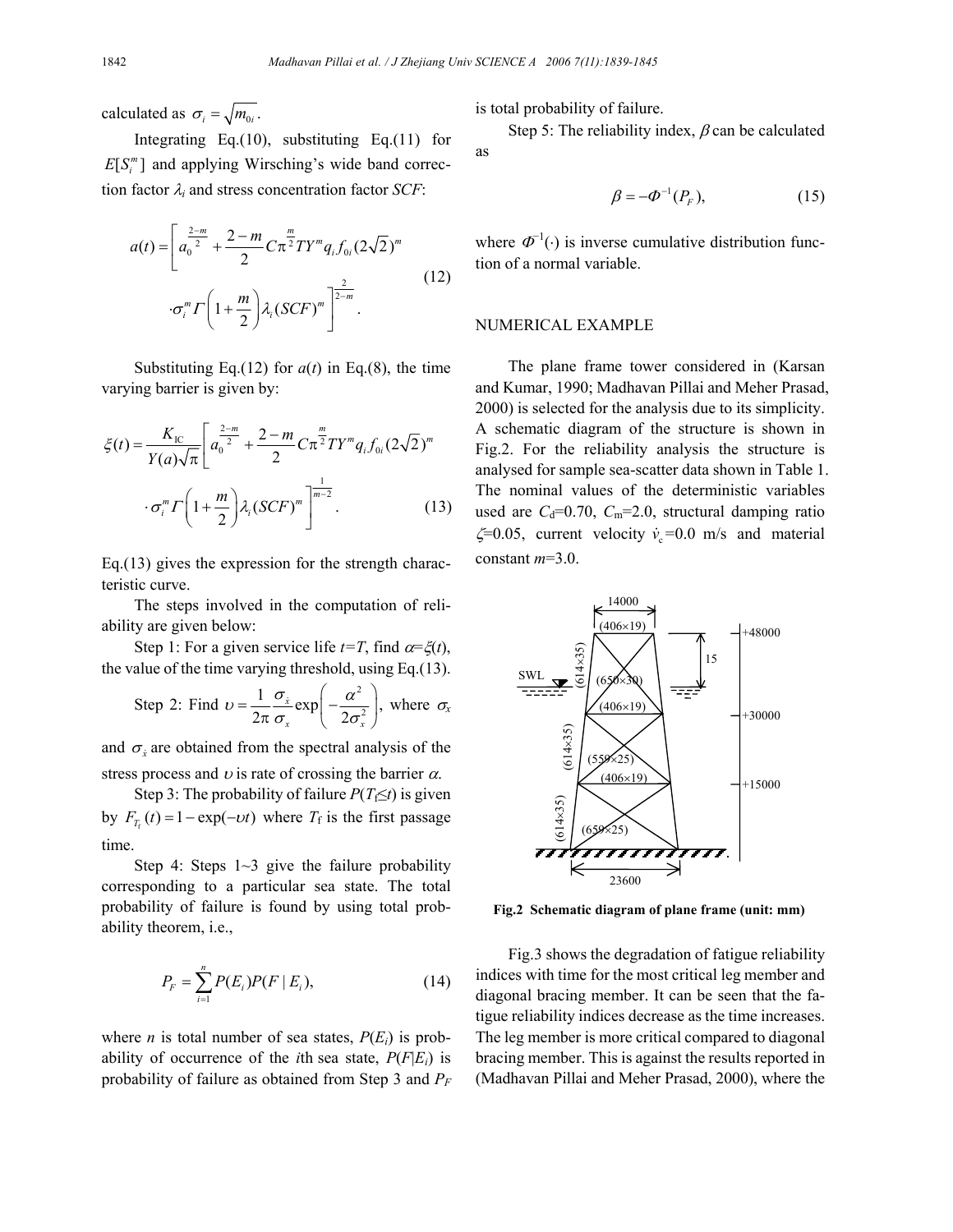**Table 1 Sea-scatter data (Vughts and Kinra, 1976)** 

| $H_s(m)$ | Occurrences No. |                          |                |                          |              |                |     |                |                |                |     |
|----------|-----------------|--------------------------|----------------|--------------------------|--------------|----------------|-----|----------------|----------------|----------------|-----|
|          | $T_z = 2.0$ s   | 2.5                      | 3.0            | 3.5                      | 4.0          | 4.5            | 5.0 | 5.5            | 6.0            | 6.5            | 7.0 |
| 0.3048   | 2               | 23                       | 17             | 3                        |              |                |     |                |                |                |     |
| 0.6096   | -               | 17                       | 53             | 52                       | 17           | 32             | 14  | 3              |                |                |     |
| 0.9144   |                 | $\overline{\phantom{m}}$ | 16             | 127                      | 74           | 11             | 6   |                |                |                |     |
| 1.2192   |                 | -                        | $\overline{2}$ | 35                       | 61           | 20             | 14  | 6              | $\overline{2}$ | 1              |     |
| 1.5240   |                 |                          | 1              | $\overline{4}$           | 17           | 16             | 7   | 10             | $\overline{2}$ |                |     |
| 1.8288   |                 |                          |                | $\overline{\mathcal{A}}$ | 4            | 9              | 3   | $\overline{c}$ |                |                |     |
| 2.1333   |                 |                          |                |                          | $\mathbf{1}$ | $\overline{4}$ | 14  | 3              |                |                |     |
| 2.4384   |                 |                          |                |                          |              | 1              | 7   | 8              | $\overline{2}$ | $\overline{2}$ |     |
| 2.7432   |                 |                          |                |                          |              |                | 2   | 4              |                |                |     |
| 3.0484   |                 |                          |                |                          |              |                |     | $\overline{2}$ | $\overline{4}$ |                |     |
| 3.3528   |                 |                          |                |                          |              |                |     | $\mathbf{1}$   | $\overline{2}$ | $\overline{c}$ |     |
| 3.9624   |                 |                          |                |                          |              |                |     |                |                | 1              |     |
| 4.2672   |                 |                          |                |                          |              |                |     |                |                |                |     |
| 4.5720   |                 |                          |                |                          |              |                |     |                |                |                |     |

Total number of occurrences is 753



**Fig.3 Variation of fatigue reliability with time** 

diagonal bracing member is more critical when compared to leg member. Thus it is observed that the leg members are more critical under ultimate limit state criteria whereas diagonal bracing members are more critical under serviceability limit state criteria. The fatigue reliability degradation curve is useful for deciding when the next in-service inspection/repair has to be carried out by planning the inspection when the reliability index falls below a predefined target value.

## SENSITIVITY OF RELIABILITY INDEX

To provide insight into the effect of the different deterministic variables on the fatigue reliability index,

a limited parametric study was carried out. The variables considered are the drag coefficient  $C<sub>d</sub>$ , inertia coefficient  $C_m$ , fracture toughness  $K_{\text{IC}}$  and initial crack size  $a_0$ . The values of these variables are changed one at a time keeping the remaining variables at their nominal values. The results of this parametric study are presented below.

#### **Effect of inertia coefficient**

Fig.4 gives the variation of fatigue reliability index with respect to inertia coefficient *C*m. The fatigue reliability index decreases with increase in inertia coefficient *C*m.

Increase in  $C<sub>m</sub>$  causes corresponding increase in the inertia force component in wave force which results in the decrease in the reliability index. Because



**Fig.4 Effect of inertia coefficient on fatigue reliability**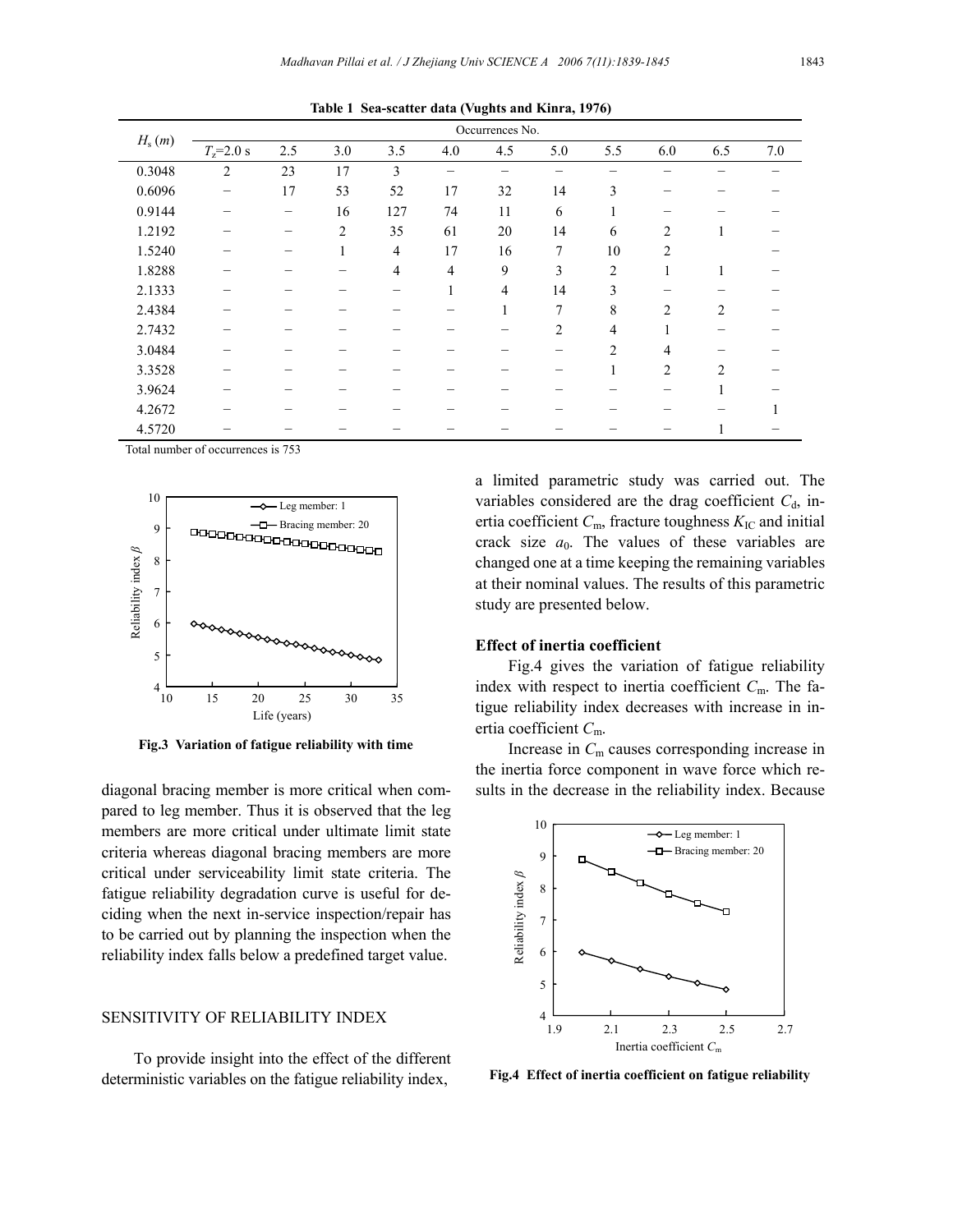reliability index is sensitive to the inertia coefficient, proper value of  $C_m$  should be used to get an accurate measure of reliability index.

# **Effect of drag coefficient**

The variation of fatigue reliability index with respect to drag coefficient  $C_d$  is depicted in Fig.5. It is clear that there is no considerable variation in reliability index with  $C_d$ . However, reliability index tends to decrease with increase in  $C_d$ .



**Fig.5 Effect of drag coefficient on fatigue reliability** 

In the Morison's equation for wave force it is evident that the drag force component is a function of square of the water particle velocity. Thus compared to inertia force, the periodicity of drag force will not cause significant change in the stress cycles. This does not affect the fatigue behaviour. Hence in a rigorous reliability analysis the drag coefficient may be treated as a deterministic variable.

#### **Fracture toughness**

Fig.6 shows the variation of reliability index with fracture toughness. As the fracture toughness increases, the reliability index also increases. Fracture toughness  $K_{\text{IC}}$  is an indication of the resistance to crack growth. The higher the resistance to crack growth, the lesser is the probability of failure.

#### **Initial crack size**

The variation of reliability index with the initial crack size is shown in Fig.7. The initial crack size is an indication of weld quality. The larger the initial crack size, the poorer is the quality of weld and the rate of barrier degradation will be faster. This causes



**Fig.6 Variation of reliability index with**  $K_{\text{IC}}$ 



Fig.7 Variation of reliability index with  $a_0$ 

the decrease of the reliability index.

#### **CONCLUSION**

An efficient and simple methodology to compute the time dependent reliability indices with respect to fatigue, of members of fixed offshore structures has been presented. The main thrust of the work is the computation of the fatigue reliability treating the problem as a first passage problem. Ultimate strength criteria are used to formulate the failure function. Fracture mechanics principle is used to develop the necessary equations. A plane frame is considered for numerical study and fatigue reliability degradation curve is established. This fatigue reliability degradation curve can be used to plan in-service inspection of the structure, inspecting the platform when the reliability index falls below a target level. A limited parametric study has also been conducted providing